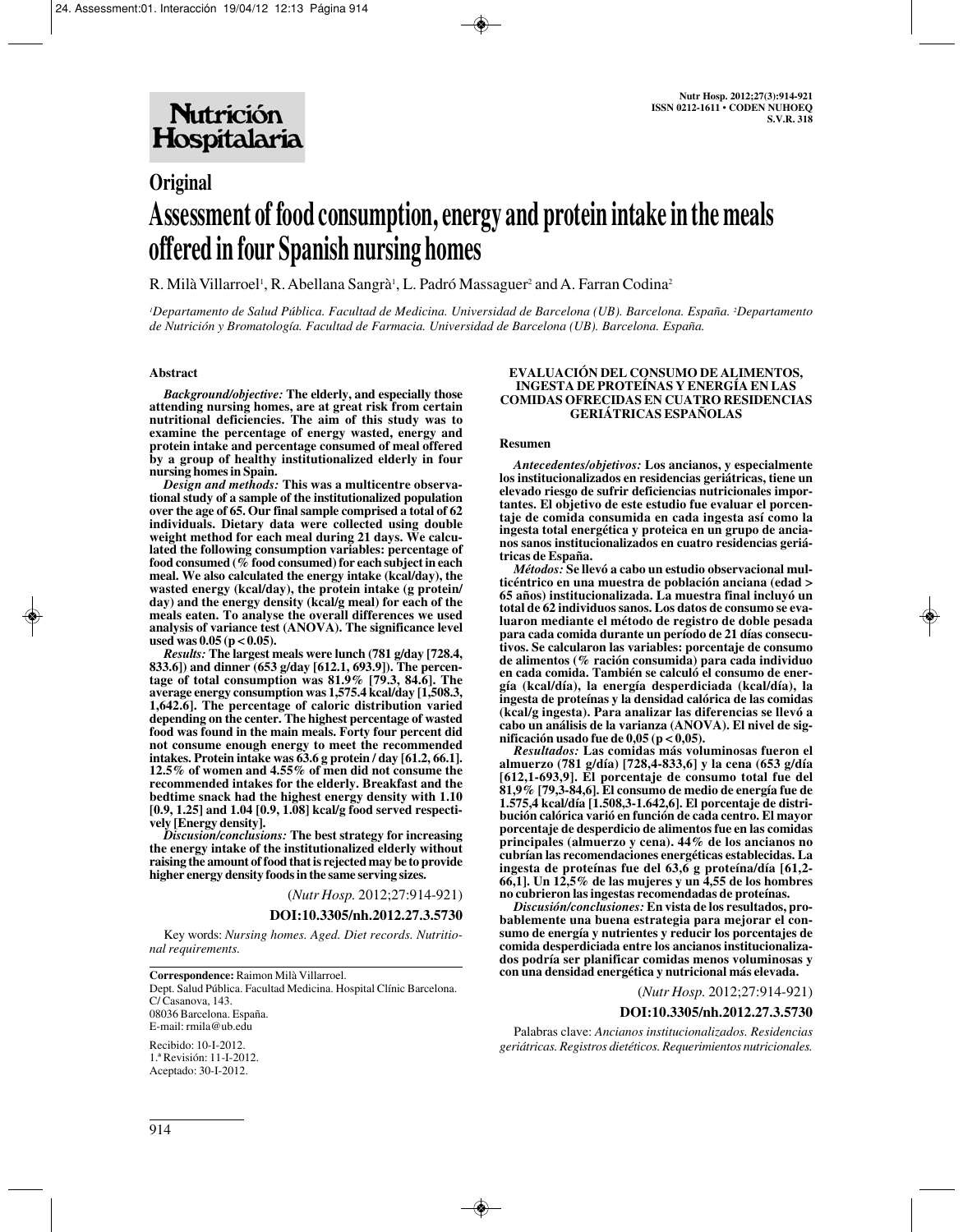# **Introduction**

Population growth in the elderly population in recent years has resulted in increased institutionalization in nursing homes and day centers.<sup>1,2</sup> Despite the importance of feeding for this group, the prevalence of malnutrition remains higher among institutionalized than non-institutionalized elderly.3,4 The elderly are a vulnerable group at great risk of certain nutritional deficiencies and even, in some instances, of severe malnutrition. Several studies have indicated that the institutional diet and pathological and emotional aspects are major risk factors of protein energy malnutrition in this population group.5-7 Some authors suggest that in many cases the energy and protein needs of the institutionalized elderly are not covered,  $8-12$ increasing morbidity and mortality and decreasing quality of life.13-15

There are many reasons for the prevalence of protein energy malnutrition in geriatric homes and hospitals, including decreased appetite due to drug therapy or depressed emotional states with diverse clinical manifestations.16,17 However, certain studies have revealed other important factors such as poor planning of menus and/or high rates of food rejection due to this planning.<sup>18-23</sup>

One of the most worrying aspects for the institutionalized elderly in nursing homes is their adaptation to the meals that are served. Institutionalized elderly may refuse the food that they are served for several reasons: excessively large portions, fixed mealtimes, unfamiliar dishes, the organoleptic characteristics of the diet, or "therapeutic" diets (with no salt, modified texture or astringent taste).  $9,22$  As a result, nursing homes must seek strategies to improve the nutritional status of the elderly, reduce the amount of food that is rejected, and avoid malnutrition among the residents.

Some of the strategies used to increase residents' energy and protein intake have not been successful. The best strategy for increasing consumption and reducing the amount of food waste has been found to be the use of smaller portions served with greater frequency. However, the catering services and kitchens in many homes cannot implement this strategy properly, due to a lack of resources and trained health personnel.23

However, studies in some nursing homes showed that splitting up the meals throughout the day, serving more frequent, less bulky meals and reducing the amount of food waste did not always increase energy intake, and in some cases even reduced it.24,25 The strategy of splitting meals was only effective if the energy density (ED) of the food portion was increased at the same time as its size was decreased. Several authors have noted the relationship between ED and portion size as a determinant of energy intake. Therefore, the best way to increase energy intake and reduce food waste in nursing homes appears to be to serve smaller portions with higher energy density.26-28

The aim of this study was to examine the percentage of energy wasted, energy and protein intake and percentage of meal consumed by a group of institutionalized elderly in four nursing homes in Spain (in Barcelona, Santa Coloma de Gramenet, Madrid and Bilbao). We also explored the relationship between the energy density of each meal and the total energy and protein consumed by each resident.

# **Study population and methodology**

## *Study population*

This was a multicenter observational study in a sample of institutionalized people over the age of 65. The sample was drawn from four nursing homes in Spain (Barcelona, Madrid, Bilbao and Santa Coloma de Gramanet). A random sample was selected at each nursing home. The maximum number of participants from each centre was fixed at 24, so as not to interfere greatly with mealtimes. The population selected to take part in the study was healthy. The inclusion criteria were as follows: individuals had to be over the age of 65, resident in the center for more than two weeks, capable of receiving food orally and able to feed independently. Elderly people suffering from insulindependent diabetes, chronic renal insufficiency, advanced stages of dementia or those taking anorectic drugs were excluded. Our final sample was comprised of a total of 62 healthy subjects (22 men and 40 women) aged between 68 and 96 years.

# *Methods*

Each participant was interviewed to obtain information on their demographic characteristics, toxic habits, diseases and drug treatments. We also asked individuals whether they were given a texture modified diet or if they experienced any swallowing or chewing problems. During the interview, we measured the height and weight of all elderly subjects. Height was recorded using a stadiometer. The subjects stood barefoot in an upright position with their heads aligned in the Frankfort plane. The height of subjects who could not stand up was calculated from the knee-heel distance using the formula proposed by Cockram and Baumgartner.29 The patients were weighed barefoot and dressed in their underwear using medical scales accurate to  $\pm$  10 g. The body mass index (BMI) was then calculated from the anthropometric data  $\frac{\text{kg}}{m^2}$ . The BMI was calculated for each individual, apart from three cases in which calculations were not possible.

All the participants ate in their residences. They were served breakfast, lunch, an afternoon snack and dinner. All meals were taken in common dinning rooms at the time scheduled by each nursing home. Dietary data were collected for each meal during the day, including the food type, the quantity of food served and the amount of plate waste for each of the main meals served. The study was conducted over a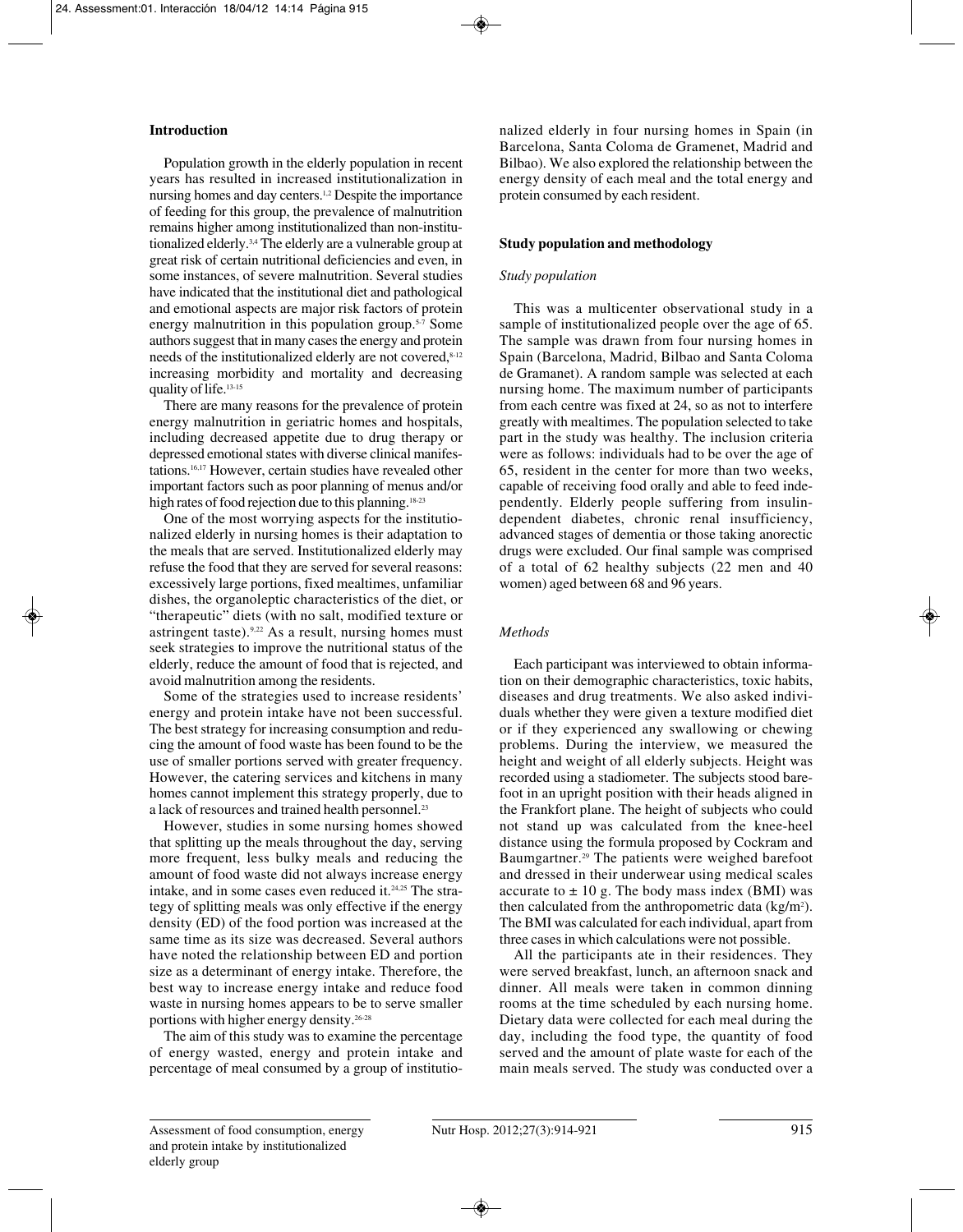three-week (21 day) period, which corresponded to a complete menu cycle at each of the nursing homes. The study carried out with the participation of all the centres and the approval of the protocol of study. All the participants accepted to take part in the study and signed the consent informed.

We used the double weighing method to calculate the size of the food portion that was actually consumed at each meal, as opposed to the size of the food portion served to each patient. This method took into account the amount of food that was edible and non-edible in each meal.30 The amount of food served to the patients on each dish was weighed before they began to eat. When they had finished eating, the plate waste was weighed again. Then, the non-edible portion of the food was weighed to estimate the true weight of the food consumed and served to each individual. The intake of each individual at each of the meals was determined by the following formula:

$$
RA - RR
$$
  
Food intake (%): 
$$
\frac{RA - RR}{RA - (RR + RN) - R} \times 100
$$

Where:

R: dish weight.

RA: dish weight + food portion served.

RR: dish weight + food portion not consumed.

RN: dish weight + food portion not consumed without non-edible portion.

The task of data collection was performed by a team of dieticians who were specifically trained to carry out the study. Three six-hour sessions were scheduled to outline the study tasks, provide training in the use of computer software and ensure standardized data collection. One dietician was responsible for the management and collection of information at each nursing home.

A computer application was created expressly for the project to record and process food intake data for each subject. To avoid data management errors, the application included a validation system that prevented the introduction of contradictory or obviously erroneous information. The application also incorporated algorithms for calculating the weight of food consumed and discarded by the participants and their respective energy and protein intake. To determine the energy and protein intake for each resident, we developed a computer application in Access Basic and SQL on Access 97 and used the food composition database designed by the Centre for Superior Studies in Nutrition and Dietetics at the University of Barcelona (CESNID).31,32

## *Energy and protein requirements*

The estimated average requirements for energy and protein intake was estimated from the dietary recommendations for older people provided by the Spanish Nutrition Society (SEN).<sup>33</sup> Energy requirements were estimated as 30 kcal/kg body weight (bw)/day on average and the protein needs were taken as 0.8 g protein/kg bw/day.

We calculated the following consumption variables: size of the food portion served (g food/day), size of the food portion consumed (g food/day) and the percentage of food consumed (% food consumed) for each subject in each meal. We also calculated the energy intake (kcal/day), the wasted energy (kcal/day), the protein intake (g protein/day) and the energy density (kcal/g food) for each of the meals eaten throughout the day (breakfast, lunch, afternoon tea, dinner and bedtime snack) at each centre. The values for each variable (amount of food consumed and discarded, energy intake and intake of protein) were obtained as the mean of the 21 day (menu cycle around 3 weeks).

## *Statistical analysis*

The characteristics of the study population were compared by the Student's t-test and the 2 test. The variables of food intake, energy, energy density and protein intake had a normal distribution (Kolmogorov and Shapiro-Wilk test of normality was  $> 0.05$ ) and the results were expressed as the mean and confidence interval 95% (CI 95%). To make comparisons, the Student's t-test was used for the gender variable. Analysis of variance (ANOVA) was used for comparisons among centers. The significance level used was 0.05 ( $p < 0.05$ ). The data were analyzed using SPSS v.16.0 (2008, SPSS, Inc, Chicago, IL).

## **Results**

## *Population*

We analyzed the food intake of 62 heathy residents (22 men and 40 women) over the age of 65 in four geriatric centers in Spain (Barcelona, Madrid, Bilbao and Santa Coloma de Gramanet). There were no significant differences between the BMI of men  $(27.2 \text{ kg/m}^2)$ [CI 95%:25.5, 29.0]) and women  $(27.3 \text{ kg/m}^2)$  [CI 95%:25.92, 28.61]). According to BMI values, 24,4%  $(n = 16)$  of elderly people was established underweight (BMI less than 21 kg/m<sup>2</sup>), 47,6% (n = 29) presented a correct weight (BMI between 21 and  $27.9 \text{ kg/m}^2$ ) and 28% (n = 17) were overweight (BMI > 27,9 kg/m<sup>2</sup>). Among the elderly with low weight, were detected 6 elders with a BMI less than  $18,5 \text{ kg/m}^2$ . The most common diseases in the resident population were hypertension, with a prevalence of 40.2% (21.4% in men and 50% in women,  $\chi^2$  p = 0.012) and hyperlipidemia with 23.2% prevalence (17.9% in men and 25.9% in women,  $\chi^2 p = 0.412$ ).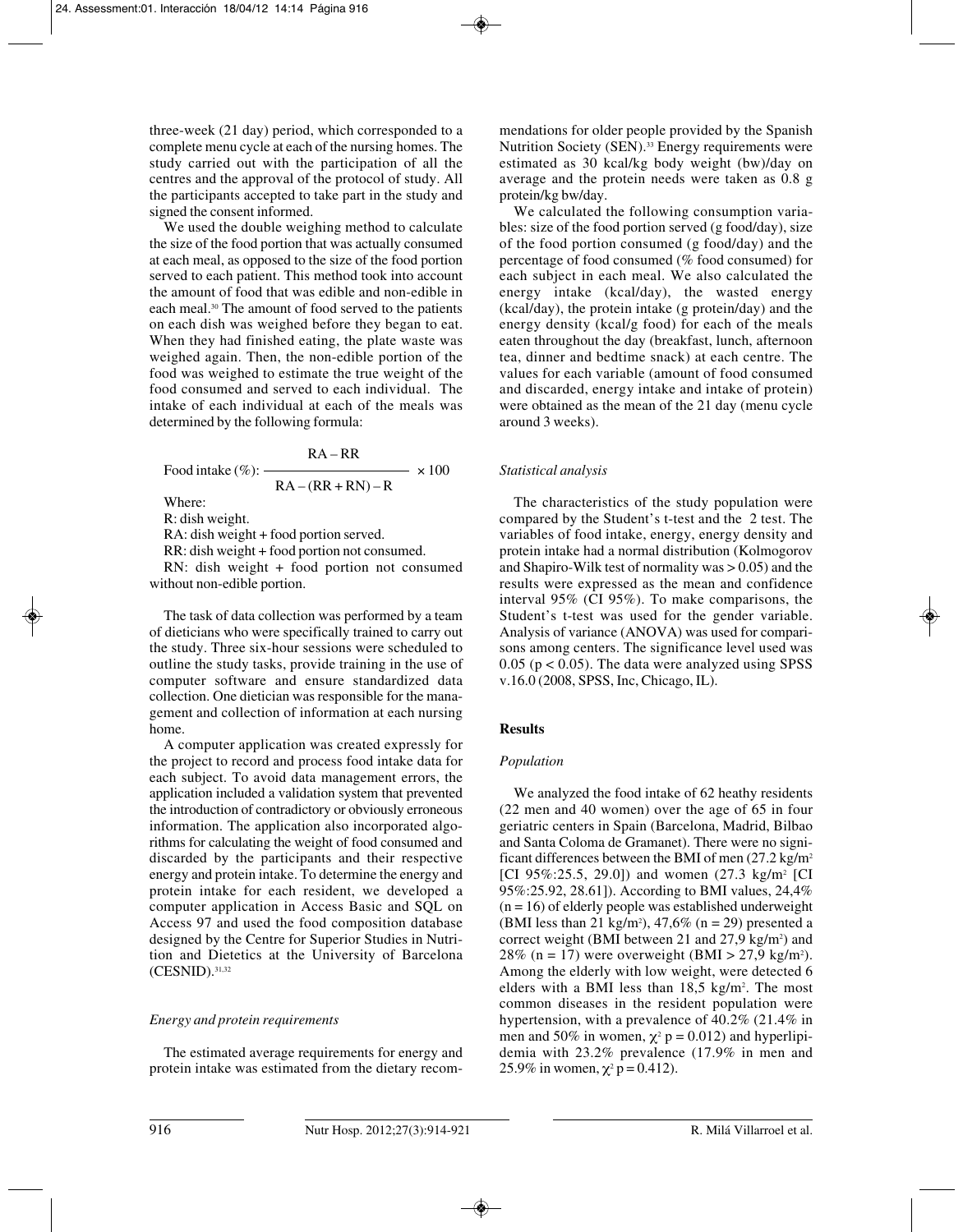

*Fig. 1.—Percent of food consumed in each nursing home and among main meals.*

# *Consumption variables: portions served and percentage of consumption*

The data from this study showed that the largest meals were lunch (781 g/day [CI 95%:728.4, 833.6]) and dinner (653 g/day [CI 95%:612.1, 693.9]). Men and women were served very similar food portions, with no significant differences in any of the meals eaten throughout the day. There was wide variability between centers in the amount of food served. Subsequent statistical tests showed significant differences between all centers for all meals (data not show). One center (Madrid) served a bedtime snack, made up of an average of 198.8 g of food/day [CI 95%:187.5, 209.9].

The percentage of total consumption was 85.5% [CI 95%:83.6, 87.5], but there were significant differences between meals, as described below. The rate of consumption was 88.8% [CI 95%:85.7, 91.9] for men and 85.5% [CI 95%:83.3, 87.8] for women. There were no significant gender differences in consumption, except in lunch (83.8% [CI 95%:79.4, 88.3] for men *vs.* 76.8% for women [CI 95%:73.3, 80.3], F = 5.853, p = 0.018) and dinner (86.5% [CI 95%:82.9, 90.1] for men vs. 81.0% for women [CI 95%:77.6, 84.4], F = 4.272, p  $= 0.042$ ), at which men consumed more of their portions. As can be seen in figure 1, the percentage of consumption varied at each meal of the day and also depended on the nursing home. The afternoon snack had the highest percentage consumption (91% [CI  $95\%$ :84.9, 97.1], F = 5.879, p < 0.001). The percentage consumption values for the other meals were: 89.5% [CI 95%:86.6, 92.5] (F = 16.904,  $p < 0.001$ ) for breakfast, 82.9% [CI 95%:80.3, 85.4] (F = 4.468 p = 0.001) for dinner and 79.2% [CI 95%:76.4 and 82.1] (F = 15.026, p < 0.001) for lunch. The Bilbao center had the lowest consumption rate for all meals. Madrid center offered a bedtime snack, with consumption rates of 100% in all cases.

# *Energy consumption*

The average energy consumption was 1,665 kcal/ day [CI 95%:1,595.4, 1,736.4]. By sex, the average consumption was 1,790 kcal/day [CI 95%: 1,659.8, 1,921.6] for men and 1,601 kcal/day [CI 95%: 1,520.8, 1,681.8] (t = 6.906, p = 0.010) for women. Residents of the Bilbao nursing home had the lowest energy intake (1,402 kcal/day [CI 95%: 1,298.6, 1,506.8]) and residents of the Madrid center had the highest energy intake (1,731.9 kcal/day [CI 95%: 1,647.8, 1,816.1]). The percentage of caloric distribution varied greatly depending on the center, although all centers provided the bulk of the energy at lunch and dinner. On average, lunch provided 591 kcal/day [CI 95%: 568.2, 621.9] and dinner contributed 512 kcal/day [CI 95%: 487.2, 537.3] (fig. 2). The highest percentage of wasted food, and consequently the greatest loss of energy, was found in the main meals. The average amount of energy that was wasted was 314 kcal/day [CI 95%: 268.5, 359.3] (fig. 3). There were no significant differences between men and women.

Forty-four per cent of subjects (55% of women and 32% of men) did not consume enough energy to meet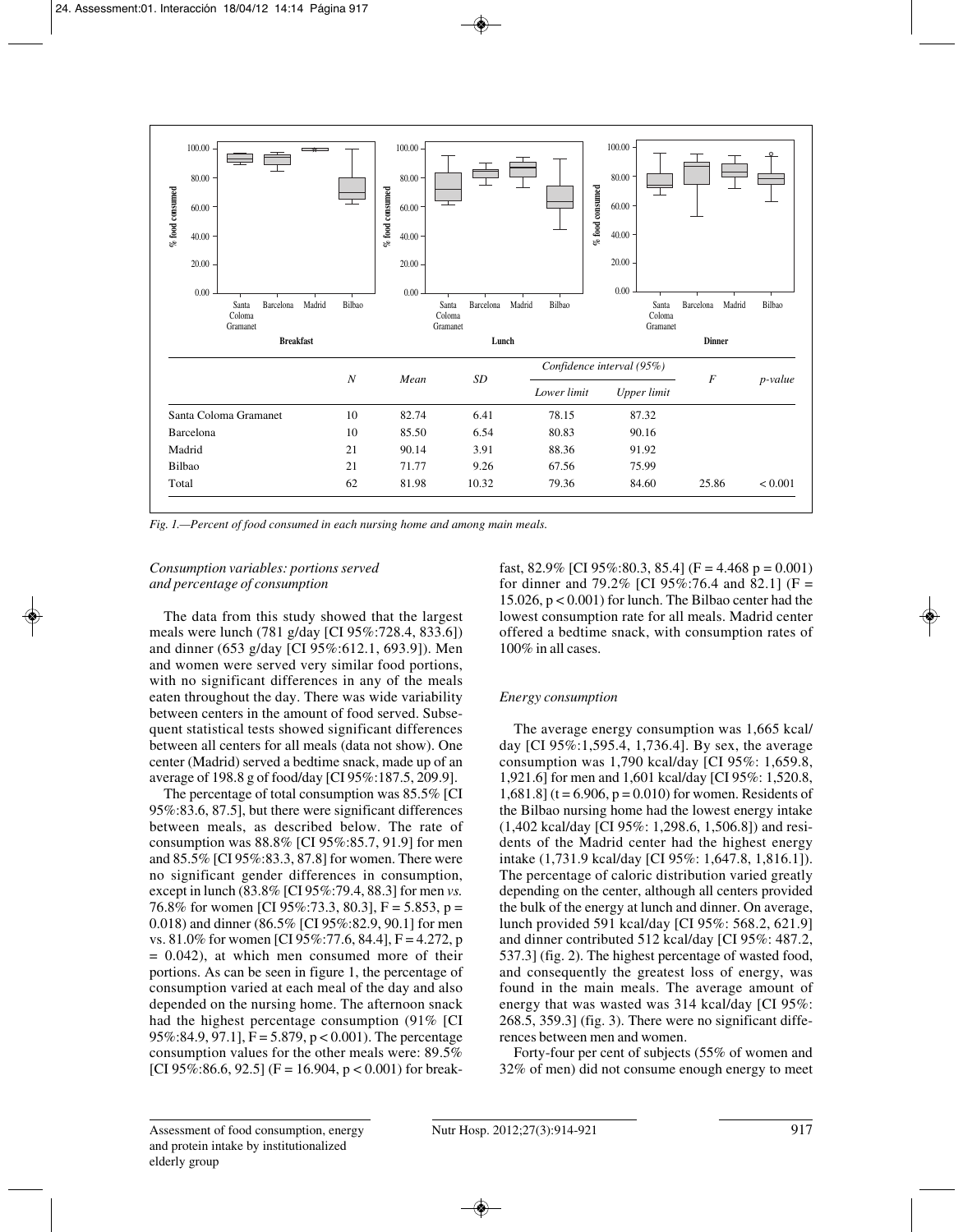

*Fig. 2.—Total energy consumed (kcal) in each nursing home.*



*Fig. 3.—Energy wasted (kcal) per day in each nursing home and among main meals.*

the estimated energy requirement of 30 kcal/kg bw/day34 (fig. 4). In some cases, this percentage was higher. For example, in the Bilbao center, 81% of participants did not consume enough energy. There were significant differences between participants who met or not met the requirements; the average energy consumed by individuals who met the requirements was 1,851 kcal/day [CI 95%: 1,761.1, 1,942.7]; in other hand, participants who did not meet with the minimum requirement consumed 1,408.8 kcal/day [CI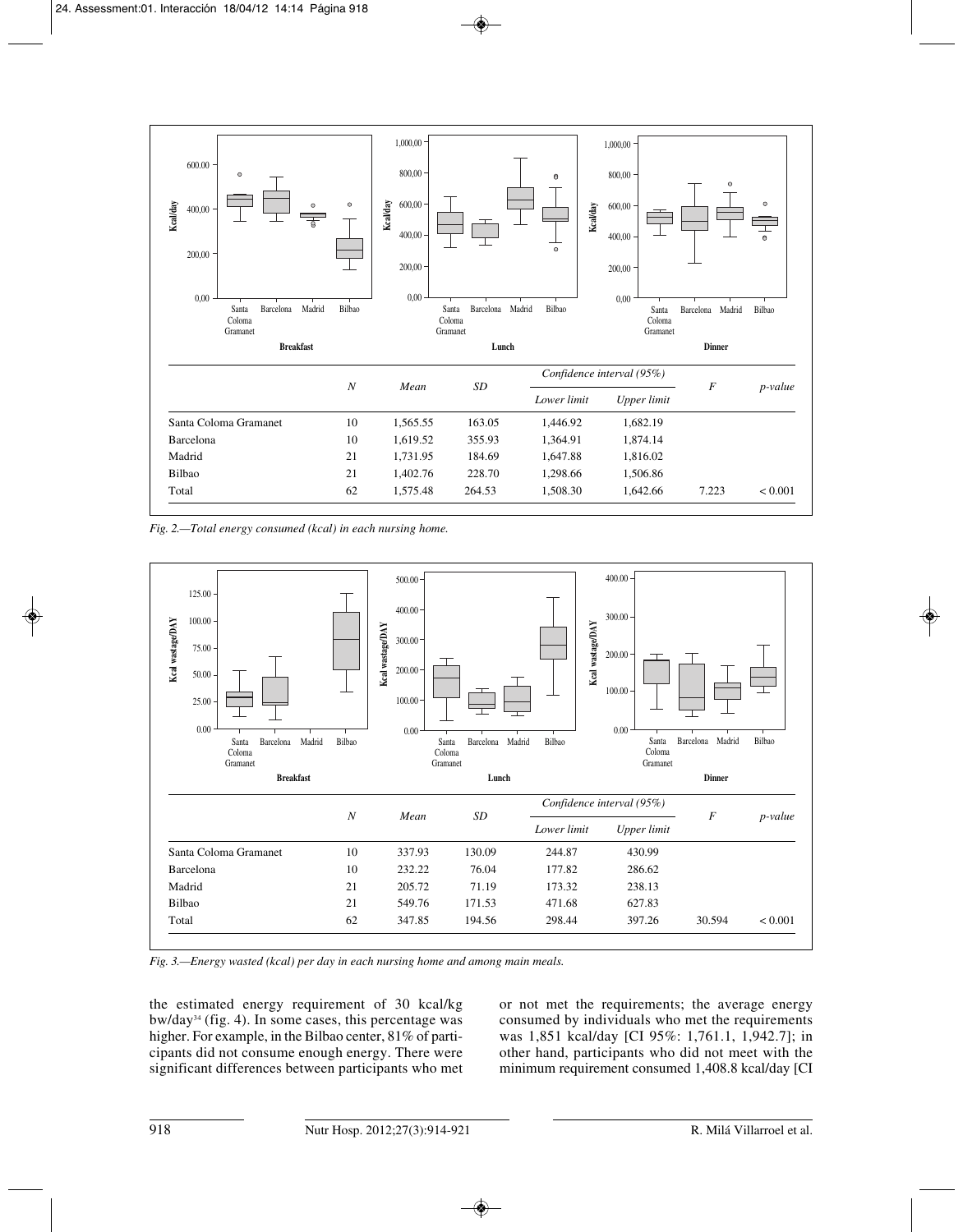

*Fig. 4.—Percent of residents meeting the EAR for energy and protein.*

95%: 1,346.9, 1,470.8] (t = 7.781,  $p < 0.001$ ) on average. There were no significant differences between men and women in relation to the average energy consumed and whether or not the needs were met.

#### *Protein intake*

The average protein consumption among residents was 63.6 g protein/day [CI 95%: 61.2, 66.1]. The protein intake was statistically higher for men (68.8 g protein/day [CI 95%: 64.5, 73.1]) than for women  $(60.9 \text{ g protein/day}$  [CI 95%: 58.2, 63.6], t = 3.287, p = 0.002). As in the case of energy intake, protein intake was highest at lunch and dinner. In the Barcelona center, the protein intake at breakfast was unusually high (21.4 g protein/breakfast [CI 95%: 18.1, 24.9]) in comparison with other centers. In relation to individual needs (EAR established as 0.8 g protein/kg bw/day), 12.5% of women and 4.55% of men did not consume the recommended amount for the elderly (fig. 4). The average protein consumption among individuals who met the protein requirements was 65.6 [CI 95%: 63.1, 68.1] g protein/day, compared to 52.7 [CI 95%: 46.7, 58.8] g of protein per day for those who did not meet the established minimum requirements ( $t = 3.914$ ,  $p <$ 0.001). There were no significant differences between men and women in relation to whether or not their average protein intake was sufficient.

## *Energy density*

Of all the meals, breakfast and the bedtime snack had the highest energy density with 1.10 [CI 95%: 0.9, 1.25] and 1.04 [CI 95%: 0.9, 1.08] kcal/g food served respectively. In general, the energy density of foods varied considerably according to the centers, and we found significant differences in all meals. At all centres the food groups with the highest energy density (i.e., fats and sauces and pastries and sweets) were those that contributed most energy to the total calorie count (data not shown).

## **Discussion**

Few studies have used a double weighing method to analyze the amount of food rejected by residents in nursing homes, probably because this kind of research is labor-intensive and requires qualified personnel. However, it is very important to establish the amount of food that is consumed in homes, as it is a good indicator of how well menus are accepted and of the real consumption of energy and nutrients in a group that is particularly vulnerable to nutritional deficits. Although the menus in nursing homes are well planned, a high percentage of wasted food means that the established minimum recommendations are not likely to be met. In this study, the overall average food rejection rate was 13.8% (11.5% in men and 14.9% in women). These values are similar to that obtained in an Australian nursing home by Grieger et al.,<sup>35</sup> but not to those recorded by Barton et al.,<sup>36</sup> who found a rejection rate of 30 to 42%. It should be noted that these studies were carried out in hospitals where the health status of patients could be an important variable that influences the consumption of the menus, rather than the menus themselves. In our study, the amount of uneaten food accounted for a loss of 300 kcal/day/individual, which is close to the figure of 400 kcal/day/person found in a Finnish nursing home<sup>37</sup> or that of 270 kcal/day/person in a residence in Sweden.<sup>28</sup> However, these results differ significantly from the 600 kcal/day/individual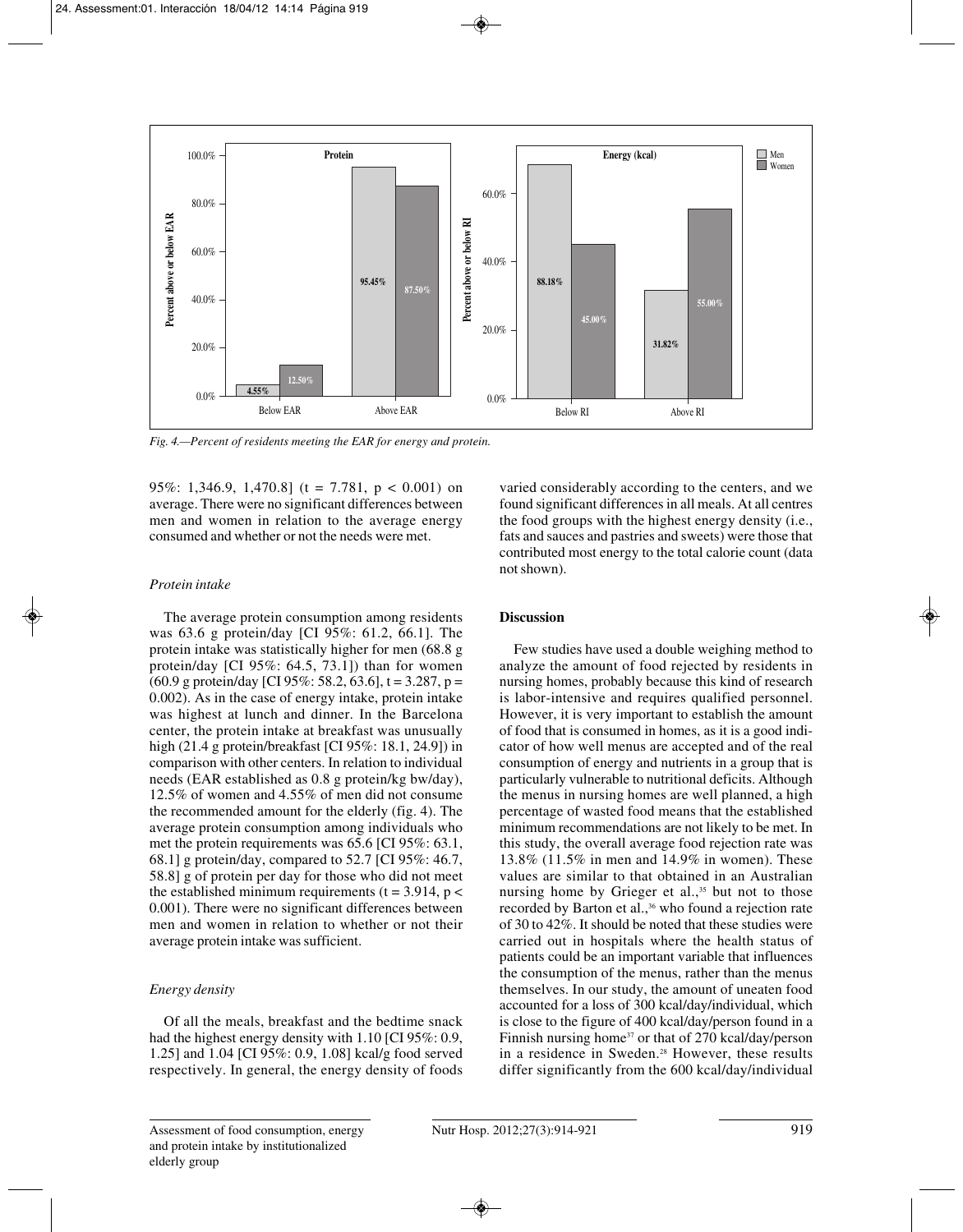observed in an Australian residence.35 This discrepancy in the results could be due to the fact that the study of the Australian residence only measured the amount of food refused in one day, while our study assessed the amount of food refused over 21 days, the Finnish study analyzed 14 days and the Swedish study 15 days.

The highest food rejection rates were found at lunch and dinner in all centers, with 20% and 15% of the total meals served being rejected. This represents approximately 240 kcal/day that were not consumed. In some cases, these percentages were much higher. For example in the Bilbao center, rejection rates at breakfast, lunch and the snack reached almost 30%. There was also particular concern over the lunch rejection rate at the Santa Coloma de Gramanet center (29.9%). Among the non-main meals (breakfast, afternoon snack and the bedtime snack), the rejection percentages were lower (12%, 9% and 0% respectively) and represented a total of 57 kcal/day. The low percentages of rejection of snacks match the values found by Grieger et al., although these authors recorded higher percentages of rejection at dinner.<sup>35</sup> The results seem to confirm that large portions lead to greater rejection by nursing home residents, as noted by Cluskey et al.<sup>24,25</sup>

The average energy consumption was 1,665 kcal/ day. Suominem et al.<sup>37</sup> and Gieger et al.<sup>35</sup> found lower average consumption values of about 1,200 and 1,580 kcal/day. In the centers that participated in the study, the menus were planned to cover the energy needs of all residents.38 However, failure to consume all of the food or smaller servings than planned led to a lower energy intake that did not meet the recommended requirements. Most of the energy consumed came from the main meals: 32% (591 kcal/day) for lunch and 28% (512 kcal/day) for dinner. The rest of the energy was provided by breakfast (19.8%), snacks (7.4%) and the bedtime snack (12.4%) (fig. 2). Fifty-one per cent of individuals (39% of men and 57.4% of females) consumed less energy than required according to their age, body weight and physical activity level. These results indicate that greater attention should be paid to menu planning and to the use of the menus by the institutionalized elderly, as indicated in similar studies.<sup>20, 24-35</sup>

Protein intake was 63.6 g/day. In this case, 86.2% of individuals (92.9% men and 82.7 for women) met the recommendations of 0.8 g protein/kg bw/day proposed by the SEN.34 Both men and women consumed, on average, about 1 g protein/kg bw/day, which is equivalent to a daily consumption of 68.8 and 60.9 g protein/ day, respectively. The values of protein intake in our study were close to those obtained in other studies of institutionalized elderly populations.27,35 However, the ratio of animal protein/ vegetable protein could be improved, since most of the protein in the diets was of animal origin (72% *vs.* 28% protein of vegetable origin), from sources such as meat and dairy products in particular, 39% and 21% of the total protein respectively (data not showed).

The energy density of food (kcal/g food) is a relevant factor but has been little studied. The energy intake at

each meal was closely related to its energy density. In most cases, we observed that a lower volume of food and a higher energy density not only increased energy intake, but also reduced the volume of food rejected. This may be due to the smaller volume of food offered, which is sometimes a limiting factor for consumption among the elderly.<sup>9,22</sup> In addition, non-main meals (breakfast, afternoon snack and the bedtime snack) made a considerable contribution to the energy intake, as they provided 645.28 kcal/day,which is almost 40% of the total calories and 29% of the total food consumed. Experimental studies conducted in other nursing homes found that rich menus with smaller portion sizes were more readily accepted by residents, as were menus that increased the energy intake by 300 kcal/person/day26,27 and 500 kcal/person/day.28 It's is very interesting because this non-main meals can improve the ratio between energy consumed and % of food wasted.

# **Conclusions**

The best strategy for increasing the energy intake of the institutionalized elderly without raising the amount of food that is rejected may be to provide higher energy density foods in the same serving sizes. In nursing home kitchens, meals could be enriched with highenergy foods (milk powder, egg yolk and grated cheese) without increasing the volume. This method can be easy to implement. It can be used for prolonged periods and with all kinds of food, at very little additional cost. In conclusion, increasing the energy density of foods and reducing the size of portions may decrease the amount of food that is rejected and improve the energy and protein intake of the institutionalized elderly.

## **Acknowledgement**

The authors acknowledge the valuable assistance provided for data collection by Laura Alvarez, Maria Alvarez and Amaia Gereikz.

# **Funding disclosure**

This study was financed by Vegenat S.A. (Badajoz, Spain).

#### **References**

- 1. Abellán A, Fernández-Mayoralas G, Rodríguez V, Rojo F. Envejecer en España. Manual estadístico sobre el envejecimiento de la población. Madrid: Fundación Caja Madrid; 1996.
- 2. Ministerio de Trabajo y Asuntos Sociales ICEdlPM. II Congreso Estatal de Personas Mayores. Ministerio de Trabajo y Asuntos Sociales, Imserso, 2001.